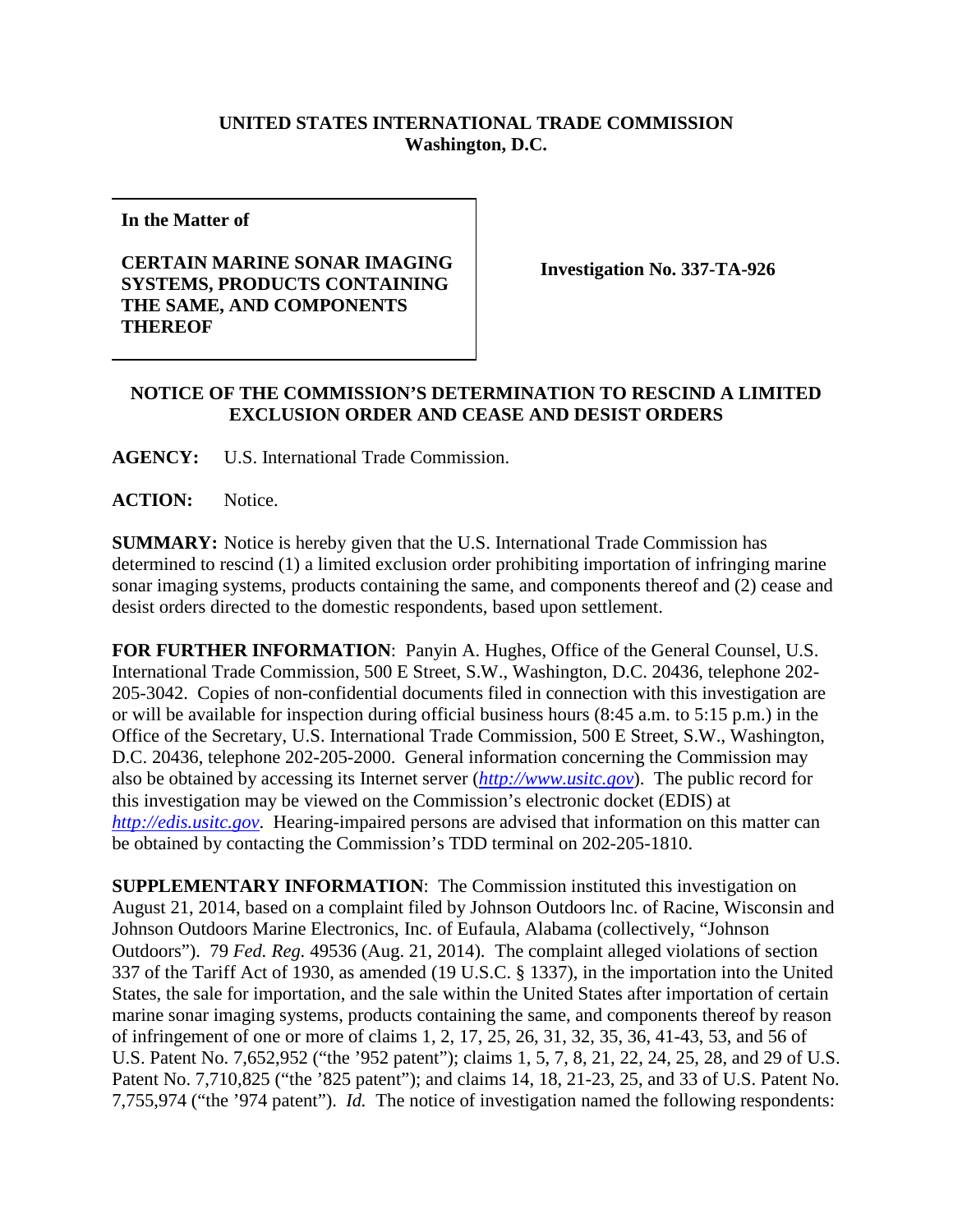Garmin International, Inc.; Garmin North America, Inc.; Garmin USA, Inc. all of Olathe, Kansas; and Garmin Corporation of New Taipei City, Taiwan (collectively, "Garmin"). *Id.* The Office of Unfair Import Investigations was not a party to the investigation.

On July 13, 2015, the ALJ issued his final ID, finding a violation of section 337 by Garmin in connection with claims 14, 18, 21, 22, 23, and 33 of the '974 patent. The ID found no violation of section 337 in connection with the asserted claims of the '952 and '825 patents, and claim 25 of the '974 patent. On July 27, 2015, the parties filed petitions for review of the ID. On August 4, 2015, the parties filed responses to the petitions.

On August 25, 2015, the Commission determined to review the final ID on all issues petitioned. 80 *Fed. Reg.* 55872-74 (Sept. 17, 2015). On review, the Commission determined to affirm the ALJ's finding of violation of section 337 with respect to claims 14, 18, 21-23, and 33 of the '974 patent. 80 *Fed. Reg.* 73211-12 (Nov. 24, 2015). The Commission also determined to affirm the ID's finding of no violation of section 337 in connection with the asserted claims of the'952 patent, '825 patent, and claim 25 of the '974 patent. *Id.*

Having found a violation of section 337, the Commission determined that the appropriate form of relief was: (1) a limited exclusion order prohibiting the unlicensed entry of marine sonar imaging systems, products containing the same, and components thereof that infringe one or more of claims 14, 18, 21, 22, 23, and 33 of the '974 patent that are manufactured by, or on behalf of, or are imported by or on behalf of Garmin or any of its affiliated companies, parents, subsidiaries, agents, or other related business entities, or their successors or assigns; and (2) cease and desist orders prohibiting domestic respondents Garmin International, Inc.; Garmin North America, Inc.; and Garmin USA, Inc. from conducting any of the following activities in the United States: importing, selling, marketing, advertising, distributing, transferring (except for exportation), and soliciting U.S. agents or distributors for, marine sonar imaging systems, products containing the same, and components thereof covered by claims 14, 18, 21, 22, 23 and 33 of the '974 patent. The proposed cease and desist orders included the following exemption: (1) if in a written instrument, the owner of the patents authorizes or licenses such specific conduct, or such specific conduct is related to the importation or sale of covered products by or for the United States.

On May 10, 2016, Johnson Outdoors and Garmin filed a joint petition under 19 U.S.C. § 1337(k) and Commission rule 210.76(a) (19 C.F.R. § 210.76(a)) to rescind the remedial orders based upon settlement. The parties filed both confidential and public versions of the settlement agreements.

The Commission has determined to grant the petition. The limited exclusion order and cease and desist orders issued in this investigation are hereby rescinded.